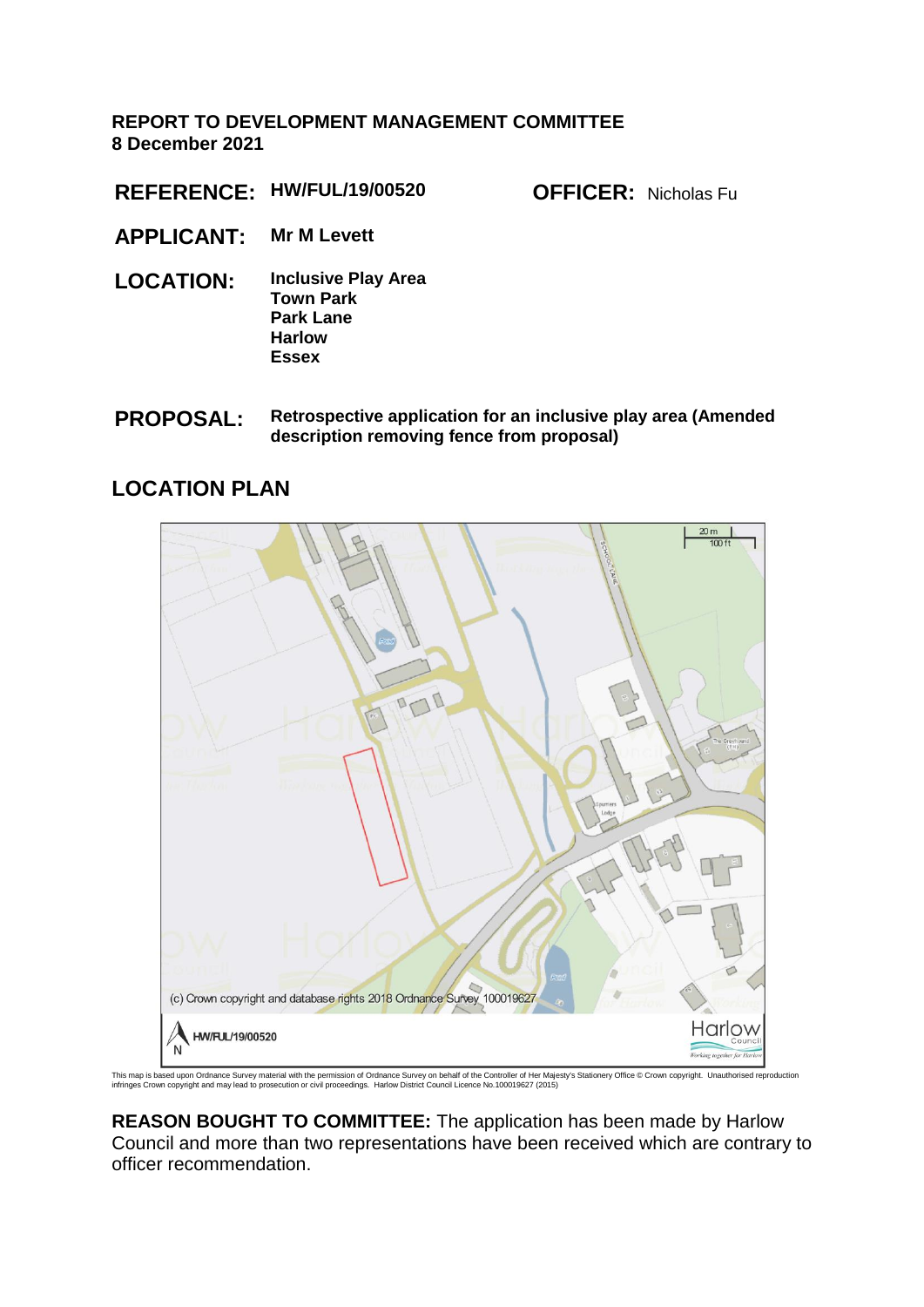## **Application Site and Surroundings**

The application relates to the open grassland located between the Pets Corner and Park Lane within Harlow Town Park. The Town Park is positioned within a Green Wedge as shown on the Harlow Local Development Plan (HLDP) Policies Map. It is also a Grade II listed site having been added to the list of Register of Parks and Gardens of Special Historic Interest by Historic England.

The application site is located just outside the Town Park & Netteswell Cross Conservations Area, which has the boundary running along the footpath to the rear of the Walled Garden. The residential properties on Park Lane are more than 60m away from the site. The site also sits on a slope such that it is 3.5m above the level of the highway.

#### **Details of the Proposal**

The application relates to an inclusive play area. The philosophy of inclusive play area is to enable people with profound and multiple disabilities to use a public play area, and enables all children to play together including family members who might have differing abilities and needs. Although the main focus of inclusive play facility is around special needs and disabilities, it is also designed to provide play opportunities that includes everyone.

The play area and facilities have been constructed and are therefore seeking for retrospective permission. For the most part, the facility could be considered as permitted development under Schedule 2 Part 12 Class A of the Town and Country Planning (General Permitted Development) (England) Order 2015 (as amended). The installations which fall outside of the permitted development provision are those with height more than 4m, including the bridge at 4.1m and tree house at 4.7m.

The play area is a long rectangular size including ranges of play equipment. It is surrounded by 1.1m tall railings fence. The existing trees within the site are retained and incorporated into the landscaping.

The proposal previously also includes the installation of an acoustic fence. This is however removed from the current application due to concerns on trees and heritage. It is understood that the applicant is intended to address the concerns on noise impact with a separation application. The current application, therefore, only deals with the retrospective permission for the inclusion play area. .

# **RELEVANT PLANNING HISTORY**

There is no relevant planning history.

# **CONSULTATIONS:**

## **Internal and external Consultees**

#### **HDC - Consultant Arboricultural Officer**

No objections. The trees on site have been retained as part of the play area, but it is impossible to know retrospectively how the work undertaken may have affected the trees. The trees are protected as being within a Conservation Area. Any subsequent removal of trees would require consents from the Council and suitable replacement planting would be expected.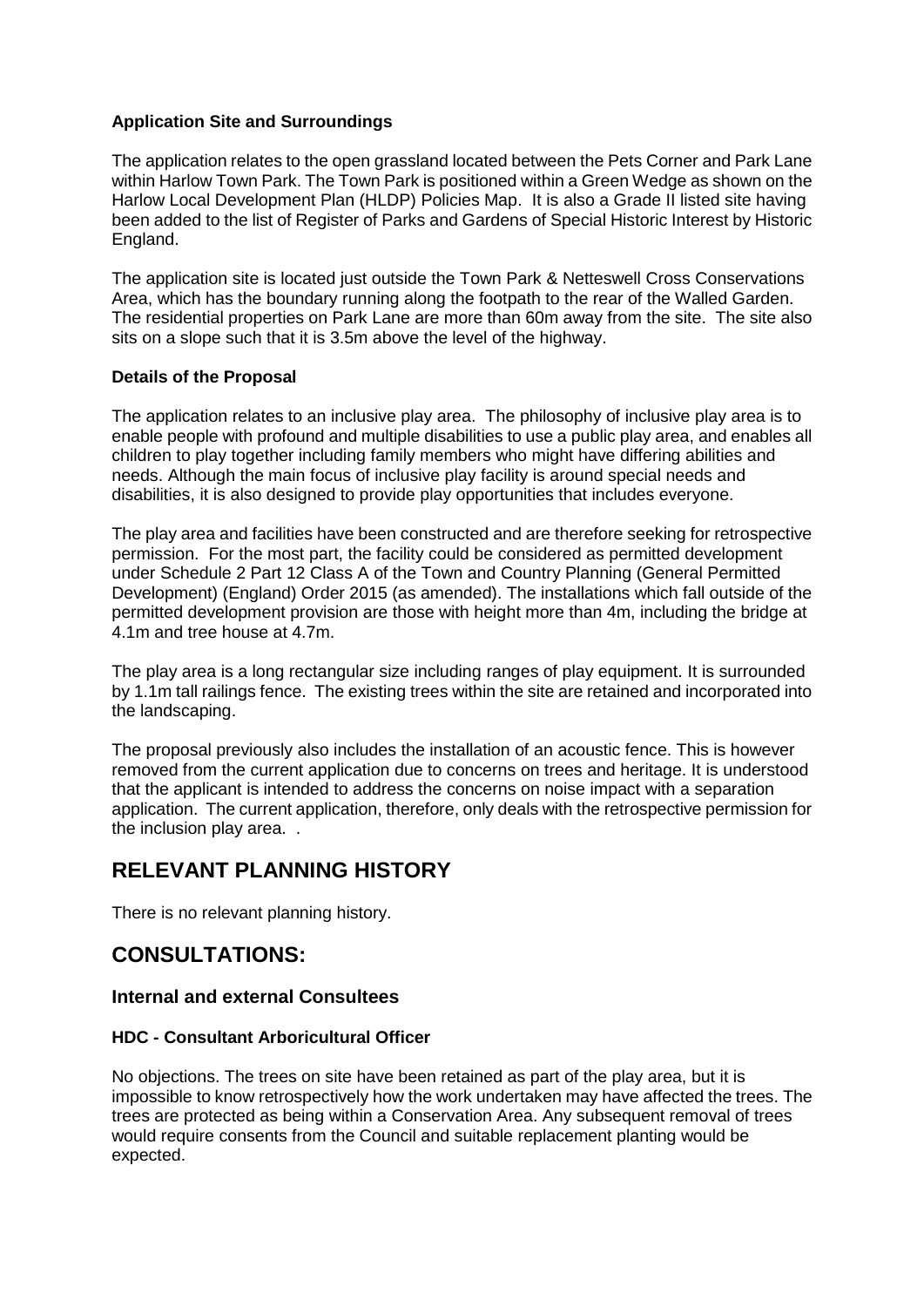## **Essex County Council - Highways**

No Objections - From a highway and transportation perspective the Highway Authority has no objections to make on this proposal as it is not contrary to the Highway Authority's Development Management Policies, adopted as County Council Supplementary Guidance in February 2011.

#### **Essex County Council - Heritage**

Objection - The setting of the conservation area incorporating the Harlow Town Park has remained purposefully undeveloped, open green space and contributes positively to the significance of the conservation area, which serves to preserve the old hamlet.

The construction of a play area in this location has altered the setting of the Town Park from open to developed land.. This is considered to result in direct harm to the Harlow Town Pak, which is a registered park and garden, and indirect harm to the setting of the Conservation Area and surrounding listed buildings.

It is considered that the development would result in less than substantial thus paragraph 202 of the NPPF is relevant.

# **Neighbours and Additional Publicity**

Number of Letters Sent: 13 Total Number of Representations Received: 10 Date Site Notice Expired: 1 October 2021 Date Press Notice Expired: 7 October 2021

## **Summary of Representations Received**

Six objection and three observation letter (excluding duplicated submissions) were received from local residents. The following concerns regarding the inclusive play area are raised.

- This is a retrospective application, and there was a lack of consultation prior to the construction
- Impacts on neighbour amenity, including noise and overlooking
- The facility is very close to a road which would result in highway safety concerns
- The play area invites unauthorised on-street parking on Park Lane
- There are better locations within the Town Park

# **PLANNING POLICY:**

The following polices of the Harlow Local Development Plan (2020) are relevant to this application:

- PL1: Design Principles for Development
- PL2: Amenity Principles for Development
- WE2: Green Belt, Wedges and Green Fingers
- PL5: Green Wedges and Green Fingers
- PL7: Trees and Hedgerows
- PL8: Green Infrastructure and Landscaping
- WE5: Heritage
- PL12: Heritage Assets and their Settings
- IN3: Parking Standards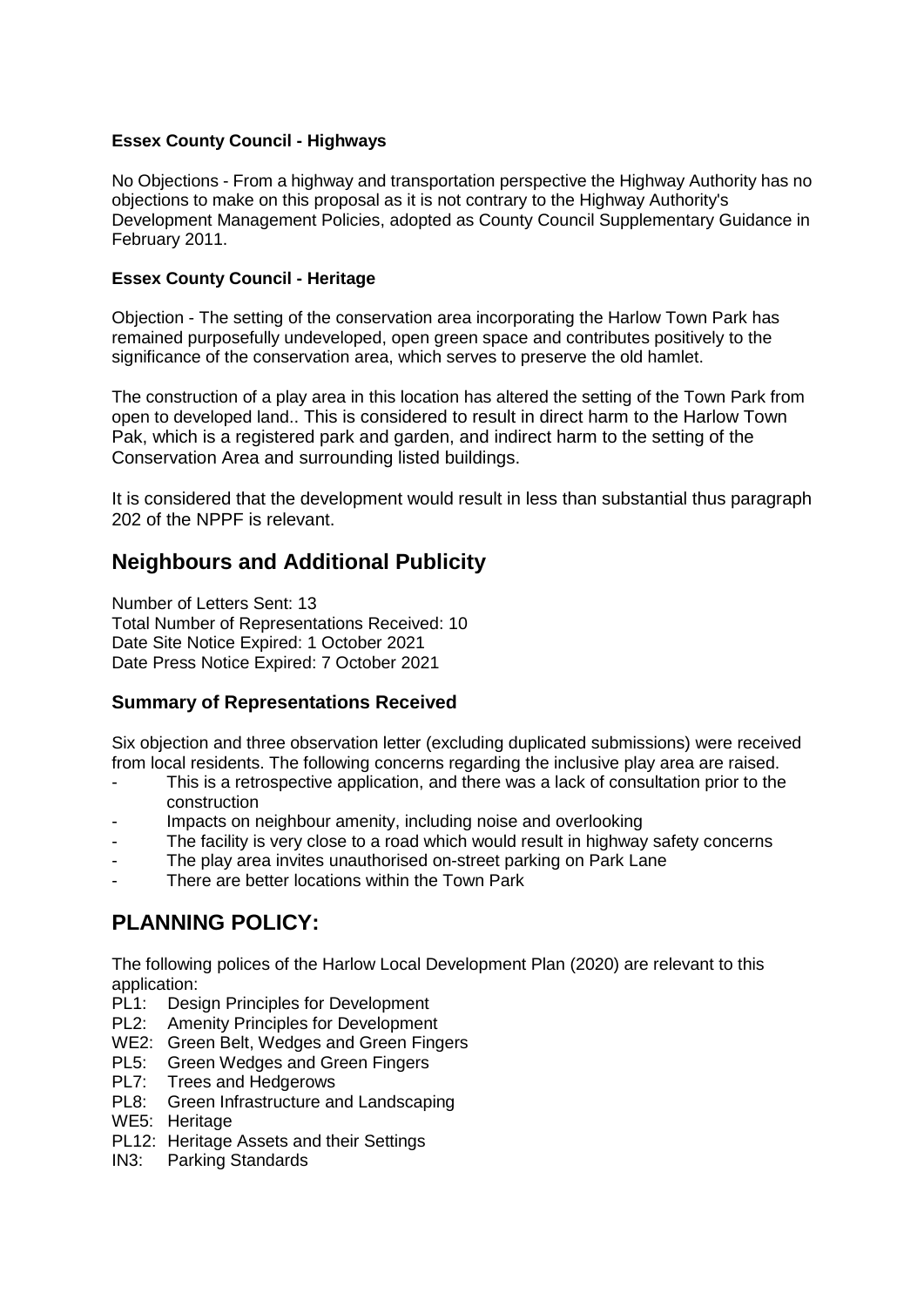# **PLANNING STANDARDS:**

National Planning Policy Framework (NPPF) (2021) - sets out the Government's key economic, social and environmental objectives and the planning policies to deliver them. These policies will provide local communities with the tools they need to energise their local economies, meet housing needs, plan for a low-carbon future and protect the environmental and cultural landscapes that they value. It seeks to free communities from unnecessarily prescriptive central government policies, empowering local councils to deliver innovative solutions that work for their local area.

## **Supplementary Planning Documents/Current Planning Guidance**

The Harlow Design Guide SPD (2011) Open Spaces, Sport and Recreation SPD (2007)

# **PLANNING ASSESSMENT:**

The key issues for consideration in the determination of this application include the principle of development, its impact on the character and appearance of the area including to the Green Wedge and the nearby Conservation Area and Listed Buildings, neighbouring amenity and parking and highway safety.

## **Principle of Development**

Policy PL5 of the Harlow Local Development Plan (HLDP) states that small scale development proposals, which do not have an adverse impact on the roles of the Green Wedge, could be permissible. The supporting text to the policy suggests that community uses can classify as small scale development. It is considered that the inclusive play value would be of considerable community value, to provide inclusive facility, and to support the accessibility of the Town Park. It is therefore considered that the proposal is an acceptable form of development within Green Wedge. The impact on the roles of the Green Wedge is discussed later in this report.

The provisions for leisure and recreational facilities and improvement of the overall health and well-being of local residents are amongst the main objections of the HLDP, and supported by Policies L1 and L4. The principle of providing inclusive and accessible environment is also echoed across the NPPF, the HLDP and the Harlow Design Guide. This application provides an inclusive play area which was previously lacking within the Town Park, which is an important material consideration in favour of the application.

The principle of providing inclusive play facilities within the Town Park is therefore considered acceptable, subject to the compliance with other relevant policies and supplementary documents.

#### **Character and appearance**

The play area is more than 40m from Park Lane and not readily visible from the highway due to the existing trees and shrubs. It is located behind the Walled Garden and the Pets Corner public toilet and not visible from the east.

The majority of views would be from the west, which is open grassland with no obvious feature to provide any screening. The development results in hard landscaping and structures on the land which would otherwise be part of the grassland. Nevertheless, despite the lack of screening feature, the play area is not visible from the distance (for example from Fifth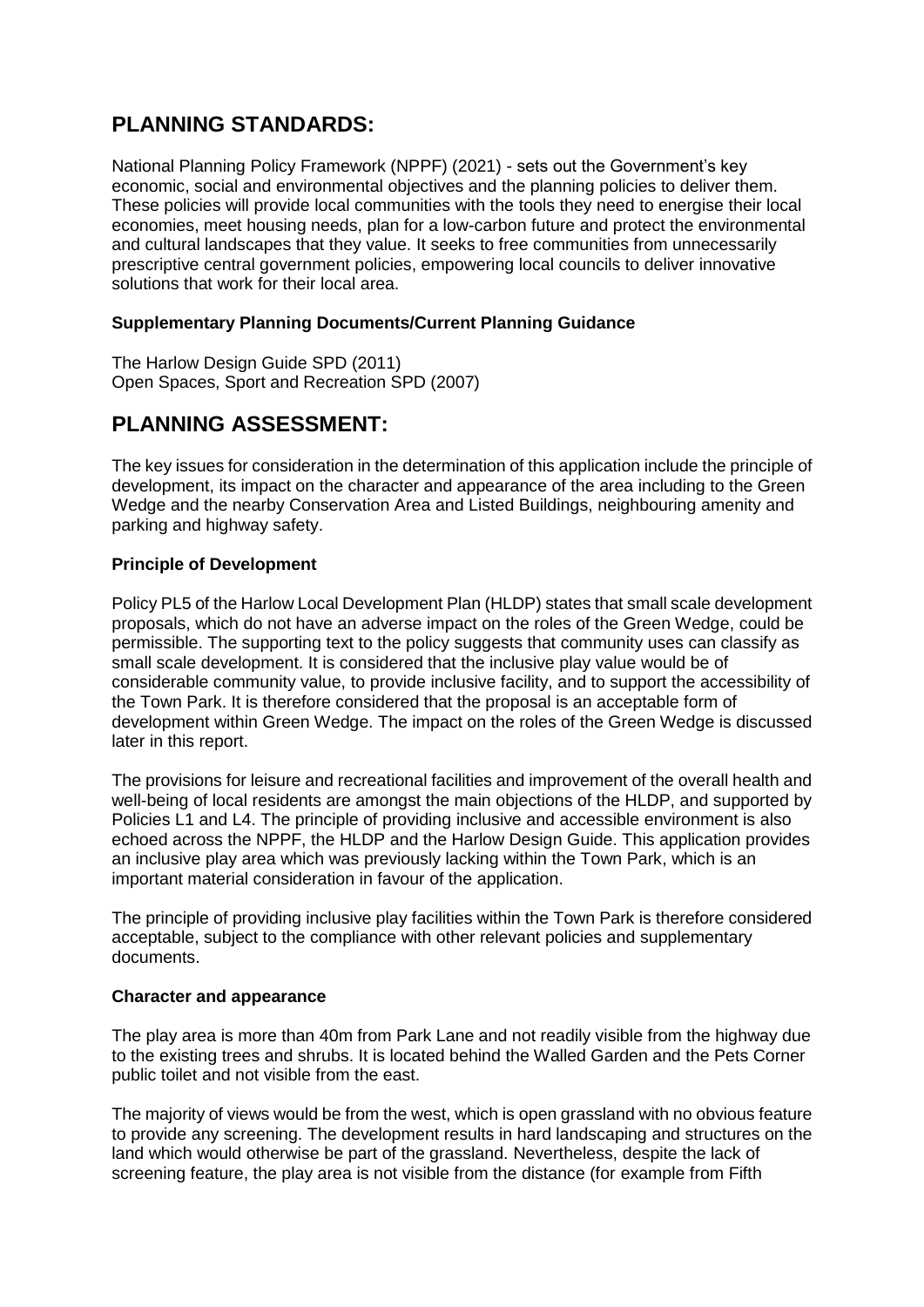Avenue) due to the topography of the Town Park. Moreover, the site is located towards the eastern end of this grassland and adjacent to the Walled Garden, Pets Corner and Bandstand. This inclusive play area could be seen as part of the existing built-up cluster of the Town Park. The site is served by existing footpath and within close distance to existing facilities, which is a reasonable location for an inclusive facility. It is therefore considered that the development would be in keeping with the character of the Town Park.

The equipment sits below the existing trees and is not visually intrusive due to the "roofless" design and hollow appearance. The low level fence is painted green to mitigate its impact on the appearance of the grassland beyond. The development incorporates existing trees into its design assisting in softening the appearance and ensuring the environmental quality of the Town Park is not compromised. Overall, it is considered that the play area is sympathetic to the character and appearance of the Town Park and acceptable in terms of design.

The development is therefore considered to be in compliance with Policy PL1 of the HLDP and the Harlow Design Guide SPD.

#### **Trees**

The playground has incorporated tress and landscaping into its design. The Council's Consultant Tree Officer pointed out that it would be impossible to know retrospectively how the work undertaken may have affected the trees.

The trees are protected as being within a Conservation Area. Any subsequent removal of trees would require consents from the Council and suitable replacement planting would be expected.

Notwithstanding the above, a more recent inspection from the Town Park Manager found that there are two dead trees in the middle of the play area. While it is unclear whether this was caused by the construction of the play area in retrospect, a tree works application HW/TP/21/10052 has been submitted including 2 replacement trees. This application is still under consideration.

#### **Green Wedge**

Policy WE2 seeks to protect Green Wedge and Policy PL5 prevents inappropriate development within Green Wedge.

Policy WE2 sets out the roles for Green Wedge are to:

- (a) provide physical, visual and audial separation between neighbourhoods and between residential and industrial areas;
- (b) provide Green Infrastructure, including open spaces for sport, recreation and quiet contemplation; wildlife corridors; footpaths, cycleways and bridleways; and rivers, canals, ponds, lakes and other bodies of water;
- (c) protect and enhance natural habitats, ecological assets and landscape features;
- (d) protect existing uses which have an open character;
- (e) provide settings which preserve the character of historic/cultural sites and areas; and
- (f) provide opportunities for Sustainable Drainage Systems (SuDS)

The development, which this application relates, is location in the middle of the Town Park and occupies a relatively small portion of the large open grassland. The inclusive play area is considered to be an appropriate feature within the Town Park, and would enhance the function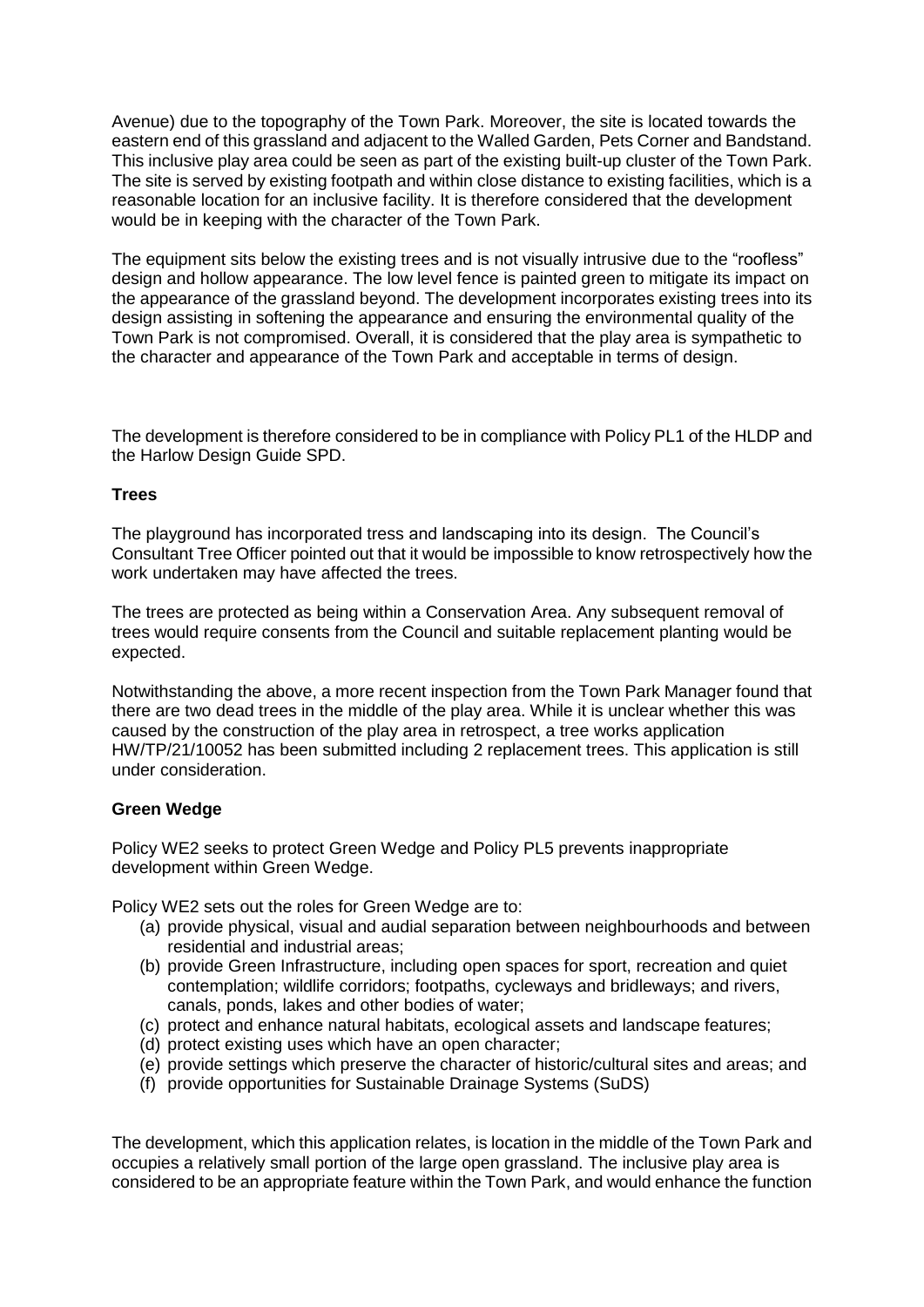of the Town Park by providing inclusive and accessible facility. It is therefore not considered to conflict with the roles of the Green Wedge, but rather seeks to ensure that this Green Wedge is maintained to provide a landscape design feature for the town and to protect and enhance the qualities of the landscape. The development would not harm the open character of the Town Park and is considered to be of benefit to the amenities of local residents. It is therefore considered that the development is in compliance with Policies WE2 and PL5 of the HLDP.

#### **Conservation Area and Listed Buildings**

The Harlow Town Park is a Grade II Listed Park and Garden. The site is positioned just outside the Town Park & Netteswell Cross Conservation Area. There are a number of Listed and Locally Listed Buildings within the Town Park. The closest Listed Building is the Grade II Listed Greyhound Public House which is 150m east of the site, and nearest Locally Listed Buildings are 6 Park Lane which is 80m southeast and the Y.H.A which is 130m east of the site. There is significant vegetation separating the site from these heritage assets.

Section 66 of the Planning (Listed Buildings and Conservation Areas) Act 1990 states that in considering whether to grant planning permission for development which affects a Listed Building or its setting, the Local Planning Authority shall have special regard to the desirability of preserving the building or its setting or any features of special architectural or historic interest which is possesses.

Policy PL12 seeks to protect the significance of heritage assets. Where development affects a heritage asset or its setting, the level of impact should be assessed on the following criteria:

- (a) the impact of development on the character, appearance, or any other aspect of the significance of the asset or its setting;
- (b) the design quality of the development and the extent to which it safeguards and harmonises with the period, style, materials and detailing of the asset (including scale, form, massing, height, elevation, detailed design, layout and distinctive features);
- (c) the extent to which the development is sympathetically integrated within the area and any distinctive features (including its setting in relation to the surrounding area, other buildings, structures and wider vistas and views);
- (d) the extent to which the development would enhance, or better reveal, the significance of the heritage asset;
- (e) any public benefits of the development.

The play area introduces hard surfacing, playing equipment and fencing to the otherwise undeveloped piece of open green space. Essex County Council's Heritage Officer considers that the construction of the play area results in direct harm to the Town Park and indirect harm to the setting of the Conservation Area and nearby listed buildings. The level of harm identified would be "less than substantial harm". Paragraph 202 of the NPPF states that where a proposal would result in "less than substantial harm" to the significance of a designated heritage asset, this harm should be weighed against the public benefits of the proposed development.

As discussed before, the play area is not readily visible from the highway and nearby buildings, and therefore its impact on the character and appearance of the Conservation Area and Listed Building would be indirect.

The application site is part of the largely undeveloped open green space on the western side of the Town Park, and the construction of this play area "chipped away" part of the openness and alters the way in which this wider greenspace is appreciated. The development would therefore result in direct harm to this Grade II Listed Park.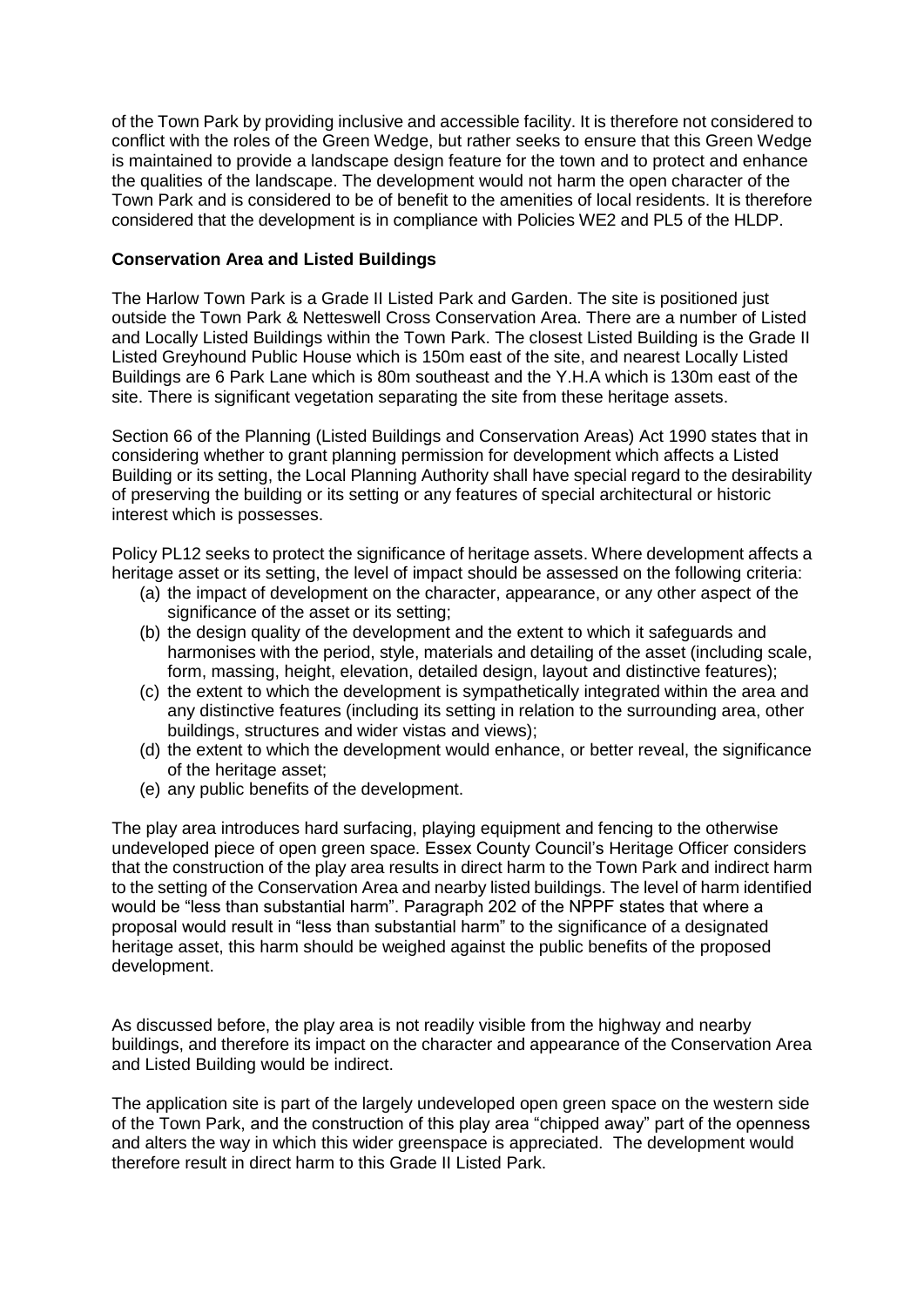Nonetheless, the Heritage Officer accepts that some form of play area would not be objectionable given the function and nature of the Town Park. The application site constitutes a relatively small portion of the larger greenspace, and it is located at the eastern end of this grassland adjoining the existing developed area of the Town Park. From a distance, the playground is viewed against the Pet Corner and the toilet building, and the tall and dense trees in the background provide a defined visual boundary limiting the developments in this location. As a result, it is considered that the playground relates well to surrounding developments and can be viewed as part of the existing developed cluster within the Town Park.

A lot of the play equipment and the low level railing fence are coloured in green, and the development incorporates landscaping features and existing trees. These design choices has assisted in softening the appearance and ensuring the environmental quality of the Town Park is not compromised. It is considered that the play area demonstrates a reasonable design quality, in which it is a noticeable but not an obtrusive installation.

The proposal provides an inclusive play area which is previously lacking within the Town Park, and is considered to be of significant public benefits. It is also considered to have contributed and strengthened the function and role of the Town Park as a valuable public leisure and recreation space for local residents of differing abilities and needs.

Although the installations would detract from the character and setting of designated heritage assets, the level of harm is identified as "less than substantial". In pursuit of paragraph 202 of the NPPF, it is therefore considered that, in this instance, the public benefit on providing inclusive and accessibility facility would outweigh the less than substantial harm on heritage assets.

#### **Neighbour Amenity**

There are no residential properties within the immediate vicinity of the site. There are some dwellinghouses on the other side of Park Lane, with the closest property being 60m away from the site, and separated by trees and shrubs and the highway. The play area is located on a higher ground level than the dwellinghouses on Park Lane, which raises concern regarding overlooking and privacy. This is however considered acceptable due to the separation distance of over 60 metres and vegetation in between.

The local residents also raised concerns regarding noise generated from the playing facility. The play area is more than 60m away from the neighbouring residential units, and noise could be screened by the existing landscape to some extent.

These dwellinghouses are located within the centre of the Town Park, which is a popular destination for leisure and causal recreation activities, and there are some degrees of existing disturbance.

The proposed play area is located adjacent to existing facilities within the Town Park, and given the relatively small scale of the development it is considered the existing residential amenities enjoyed by the occupiers would not be adversely affected.

It is considered the proposal would have an acceptable impact on neighbour amenity. The proposal previously includes the installation of acoustic fence. However, due to unresolved issues relating to tress and heritage preservation, the acoustic fence has been taken out of the current application. It is understood that the applicant is intended to address the concerns on noise impact with a separation application.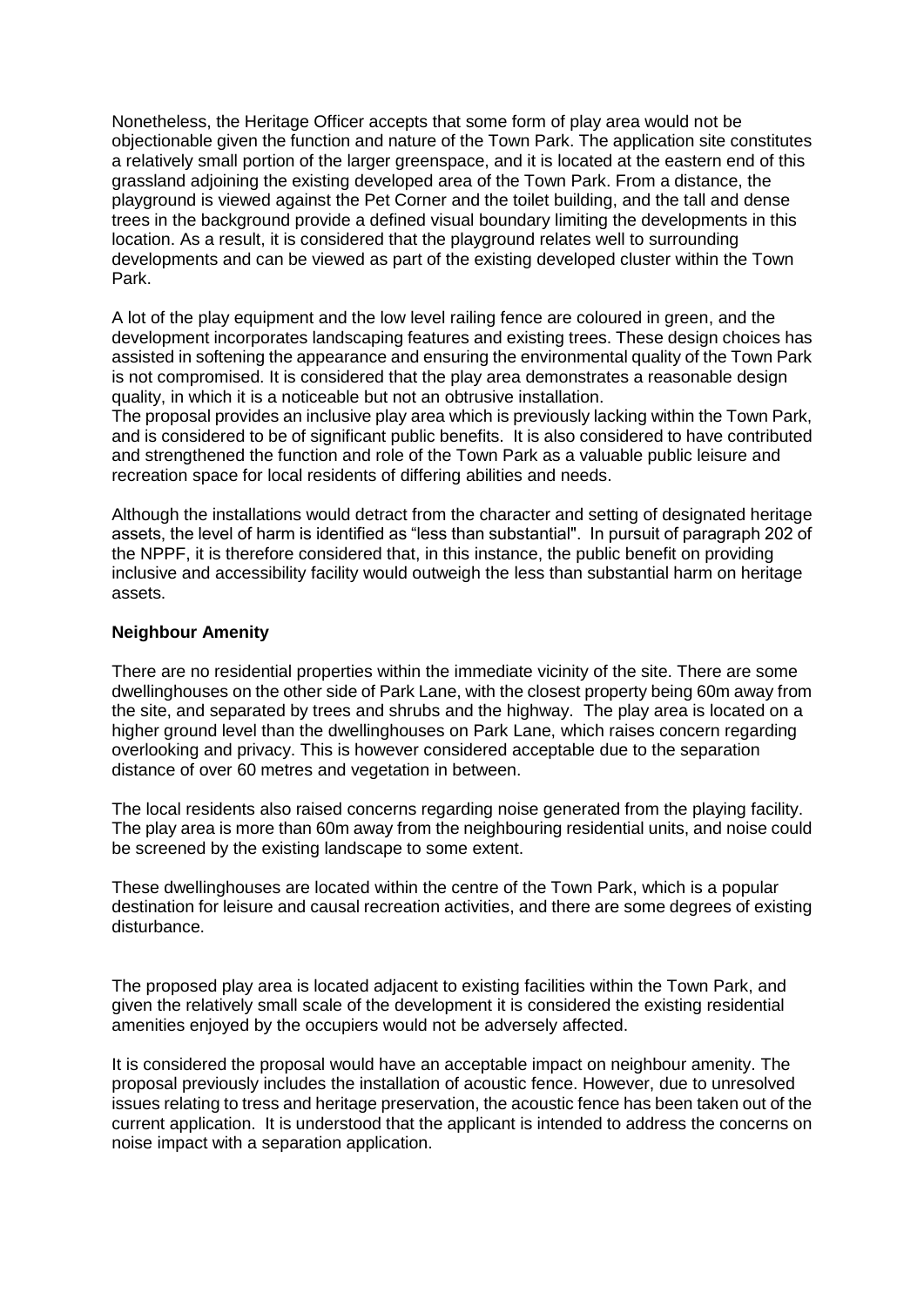## **Highway and Parking**

The local residents are concerned about the parking and highway safety.

Essex County Council's Highway Engineer has been consulted and has no objection to the development.

There are three public car parks within the Town Park, which are located near the Greyhound Public House, which is less than 200m from the site; off Fifth Avenue, which is less than 250m from the site; and at the rear of Tanyard Place, which is 300m away. In terms of the concern on street parking, this part of Park Lane is marked with single yellow line with parking restriction between 8am and 8pm.

In terms of public transport, the Town Park is surrounded by bus stops with multiple and regular routes. The Harlow Train Station is located 400m from the site and the Town Centre 700m away.

Although the proposal does not provide any additional parking space, given its sustainable location and the public car parks available within the Town Park, it is not considered the application should be refused on parking grounds.

The existing footpaths are set back from Park Lane, and there are existing barriers along the highway and designated crossing locations to protect users of the Town Park. The site is located 40m away from the highway, and given there are existing recreational facilities with the Town Park, it is consider the proposed facility would not worsen the existing highway situation.

#### **Other Matters**

Some local residents consider there are other more suitable locations within the Town Park for the inclusive play area. However, an application cannot be refused on the basis that there are other more suitable location unless there is a clear material justification, such as policy support. There is no planning policy suggesting the inclusive play area should be placed elsewhere in this instance. Other material planning consideration, such as impact on character and appearance and neighbour amenity, has been discussed in the relevant section of this report.

# **CONCLUSIONS:**

Whilst the proposal would result in "less than substantial harm" to nearby heritage assets, it is considered that the public benefit of providing inclusive facility would outweigh the harm.

In addition, it is considered that the development would have an acceptable impact on the character and appearance of the surrounding area, the roles of Green Wedge, neighbour amenity, parking and highway safety. It is therefore recommended that planning permission is granted subject to condition.

# **RECOMMENDATION:**

**That Committee resolve to: GRANT PLANNING PERMISSION subject to the following condition**